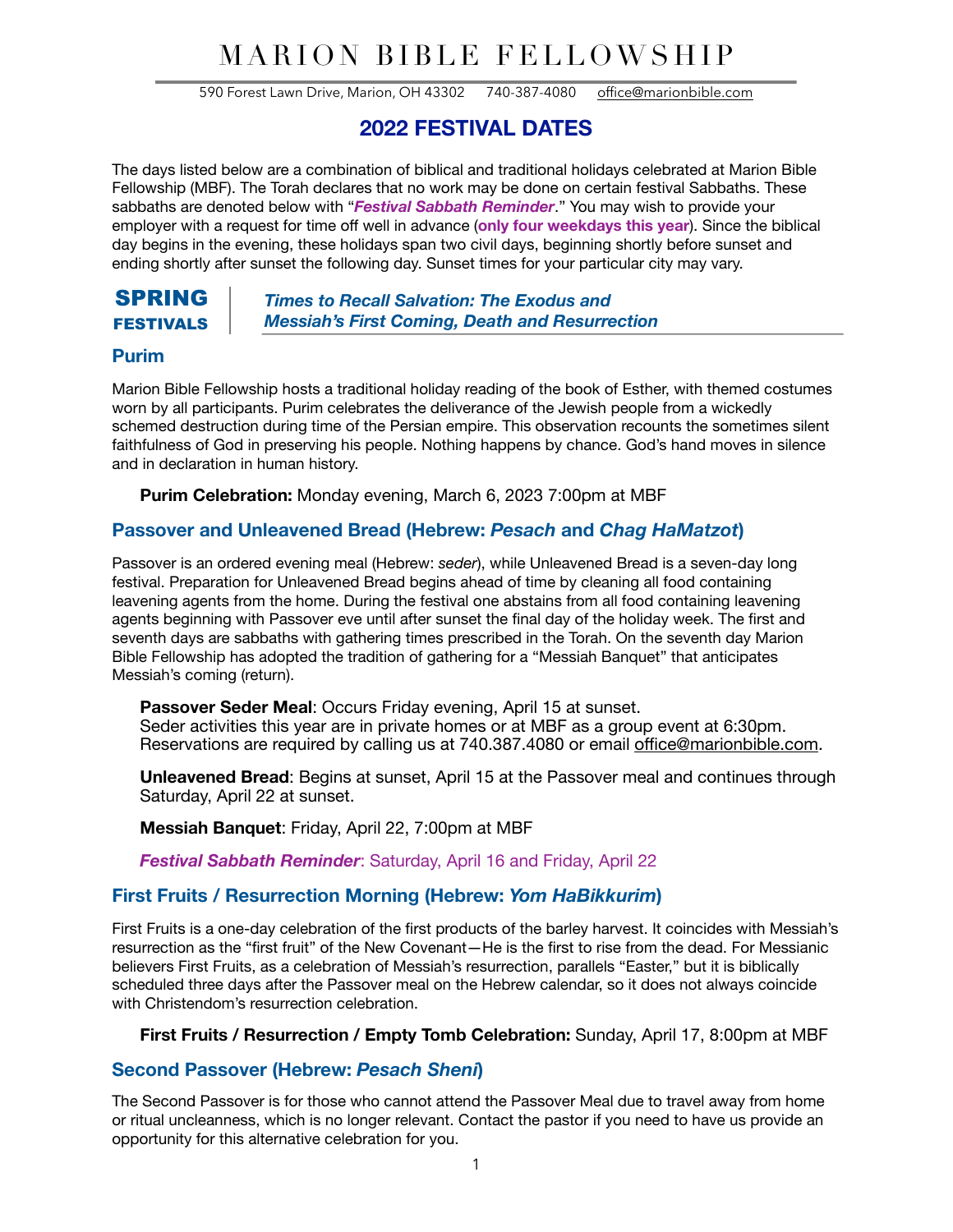**Alternate Passover Meal**: Saturday, May 14 (Call MBF for needed reservations)

### **Ascension Day**

Ascension Day occurs on the fortieth day of the Omer Count. It is Marion Bible Fellowship's remembrance of the ascension of Messiah to the right hand of the Father.

**Ascension Celebration:** Thursday, May 26, 8:00am on the lawn of the Harding Memorial, or at Marion Bible Fellowship in case of rain.

### **Pentecost / Festival of Weeks (Hebrew:** *Shavuot***)**

Pentecost is a one-day celebration of the first products of the wheat harvest, occurring fifty days after First Fruits. This day is traditionally reckoned as the date God gave the Torah to Moses on Mount Sinai and the day God gave the Spirit to believers in Messiah (Acts 2).

**Pentecost Celebration**: Saturday, June 4, 7:00pm at MBF

*Festival Sabbath Reminder*: Sunday, June 5

#### *Times of Repentance, Preparation and Anticipation of Messiah's Return* FALL FESTIVALS

# **Festival of Trumpets (Hebrew:** *Yom Teruah***)**

The Festival of Trumpets is a day of blowing trumpets (ram's horn or Hebrew *shofar*) to alert believers to ready themselves for the upcoming Day of Atonement and the coming of Messiah. The day is a mixture of anticipation and begins a ten-day period of daily repentance and self-searching that terminates in the Day of Atonement. The traditional title of the day in Judaism today—*Rosh Hashanah* ("New Year")—is distantly secondary at MBF, since the Bible marks the religious new year as the Hebrew month in which Passover occurs (Exodus 12:1-2).

**Trumpets Celebration:** Sunday evening, September 25, 7:00pm at MBF

**Trumpets Prayer Service and Activities:** Monday, September 26, 10:00am at Marion Bible Fellowship followed by cookout at MBF and then **Tashlich Service** mid-afternoon at Steve and Charlene Long home, 2626 Gooding Road, Marion, OH 43302

#### *Festival Sabbath Reminder***:** Monday, September 26

#### **Ten Days of Awe**

MBF has adopted the tradition of observing the ten Days of Awe that begin on the Feast of Trumpets and end on the Day of Atonement. During these ten days, believers may use our printed Guide to consider various portions of their life in repentance. We bring these areas of our lives before the Lord in prayerful consideration on the Day of Atonement.

#### **Day of Atonement (Hebrew:** *Yom Kippur***)**

Day of Atonement is called the "holiest day of the year" and is a day of serious and resolute rest, prayer, repentance and gathering from evening sunset to evening sunset.

**Atonement Opening Service:** Tuesday, October 4, 7:00pm at MBF

**Atonement Prayer Service and Activities:** Wednesday, October 5, 10:00am at MBF

*Festival Sabbath Reminder***:** Wednesday, October 5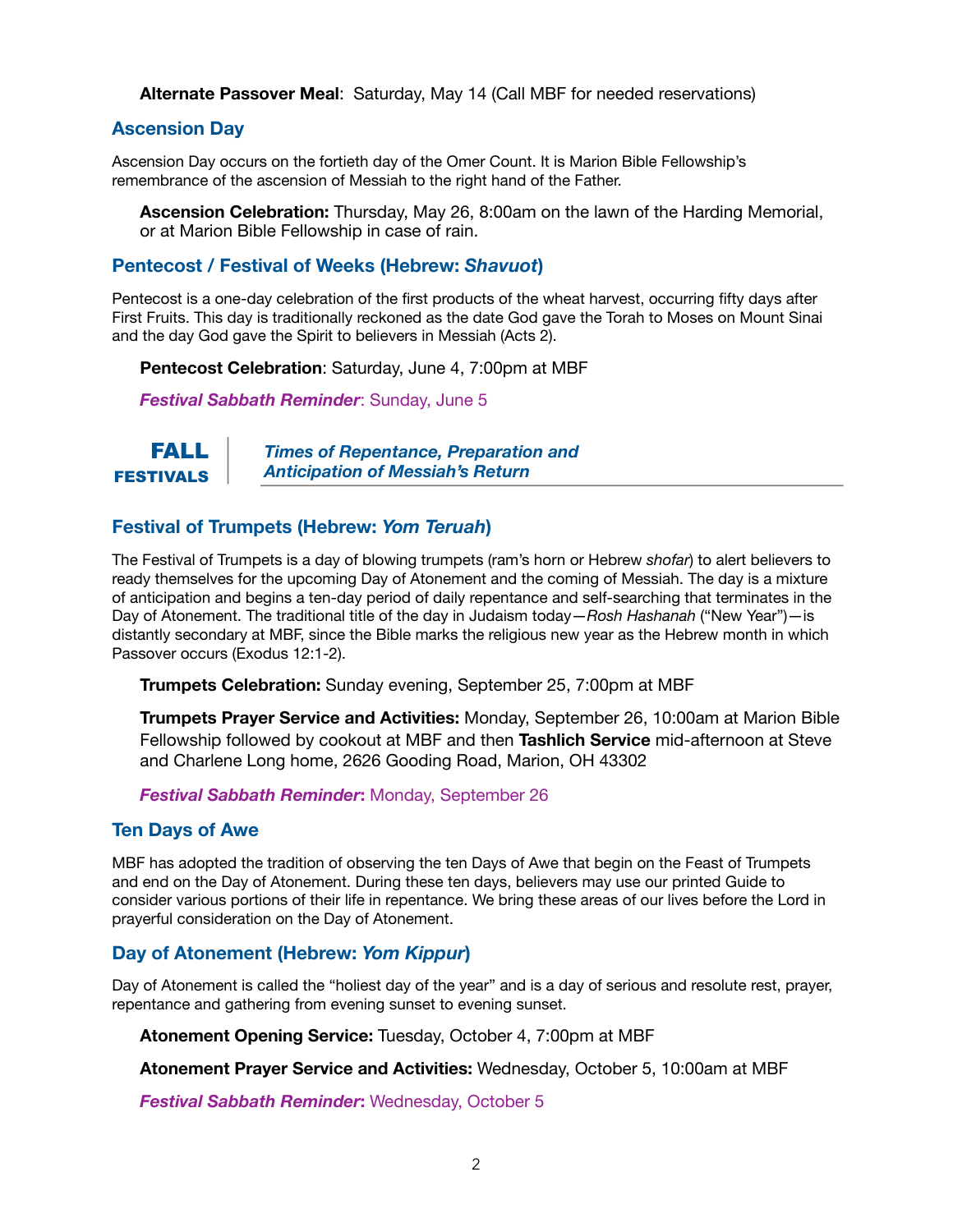# **Festival of Tabernacles / Booths (Hebrew:** *Sukkot***)**

The concluding festival of the year recalls Israel's wilderness experience while waiting to enter the Land. It also reminds us that God dwells in the midst of His people and cares for them, even in the most humble of circumstances. A third and the greatest focus of the festival anticipates God sending His Messiah to dwell with His people. Believers embrace this anticipation as we await Messiah's return, the establishment of the Temple in Jerusalem and His reign as king over all nations. For additional fellowship opportunity during the week-long festival, MBF has a tradition of sharing a "Progressive Meal" in which celebrating members visit several homes for a progressively complete evening dinner. Specific host homes are announced ahead of the event.

**Tabernacles Opening Celebration/Foods:** Sunday, October 9, 7:00pm at MBF

**Tabernacles Prayer Service/Lunch:** Monday, October 10, 10:00am at MBF

**Progressive Meal:** Wednesday, October 12, 6:30pm-9pm at the following locations:

6:30pm at Freeman home for appetizers, 1149 Evergreen Road, Marion, OH

7:00pm at Kirkham home for main course, 896 Oak Drive, Marion, OH

8:00pm at Lancaster home for desserts, 950 Vernon Heights Blvd., Marion, OH

**Outdoor Camping/Cookout/Bible Storytelling:** Sabbath, October 15, 7:00pm at MBF

**Lehner's Pumpkin Farm Fellowship:** Sunday, October 16, 3:00pm-6:00pm

Meet at Lehner's Pumpkin Farm, 2920 State Route 203, Radnor, OH

**Tabernacles Great Deliverance Service:** Sunday, October 16, 7:00pm at MBF

**Eighth Day of Tabernacles Celebration/Lunch:** Monday, October 17, 10:00am at MBF

"**Rolling back the Scroll":** Readings from end and beginning of sections of Scripture

*Festival Sabbath Reminder***:** Monday, October 10 and Monday, October 17

# WINTER FESTIVALS

*Two traditional festivals occur in the winter months. Scripture refers to these festivals but does not mandate them.*

# **Festivals of Light**

Marion Bible Fellowship traditionally celebrates the light of God by combining *Hanukkah* traditions, which recall God's light in the world in the Temple menorah, with *Christmas* traditions, which recall the Light of the World in the birth of Messiah (traditional date). We combine song, biblical readings, and candlelight to recall and anticipate the Light of God in our lives in both the restoration of the Temple and the birth of Messiah. While unfamiliar to many Christians, *Hanukkah*, which means "dedication," is a traditional eight-day festival that prompts us to rededicate our lives to God and hope for a rebuilding of the Temple in Jerusalem. MBF encourages the use of our devotional in the lighting of a *hanukkiah* (Hanukkah "menorah") at home. Yeshua (Jesus) Himself observed God's deliverance in this "Feast of Dedication" (John 10:22-23) and we follow in His footsteps by doing so as well. As to Christmas, we share the narratives of the birth of Messiah, prophecies fulfilled in His coming and the deliverance He brought to those who believe. A festival full of Scripture, song and prayer is the theme of our Christmas gathering.

**Hanukkah Festival of Light:** Sunday, December 18 - Monday, December 26 at MBF

Opening service/distribution of hanukkiah and devotionals: Sunday, December 18, 7PM

**Christmas Festival of Light:** Saturday, December 24, 5:30pm at MBF